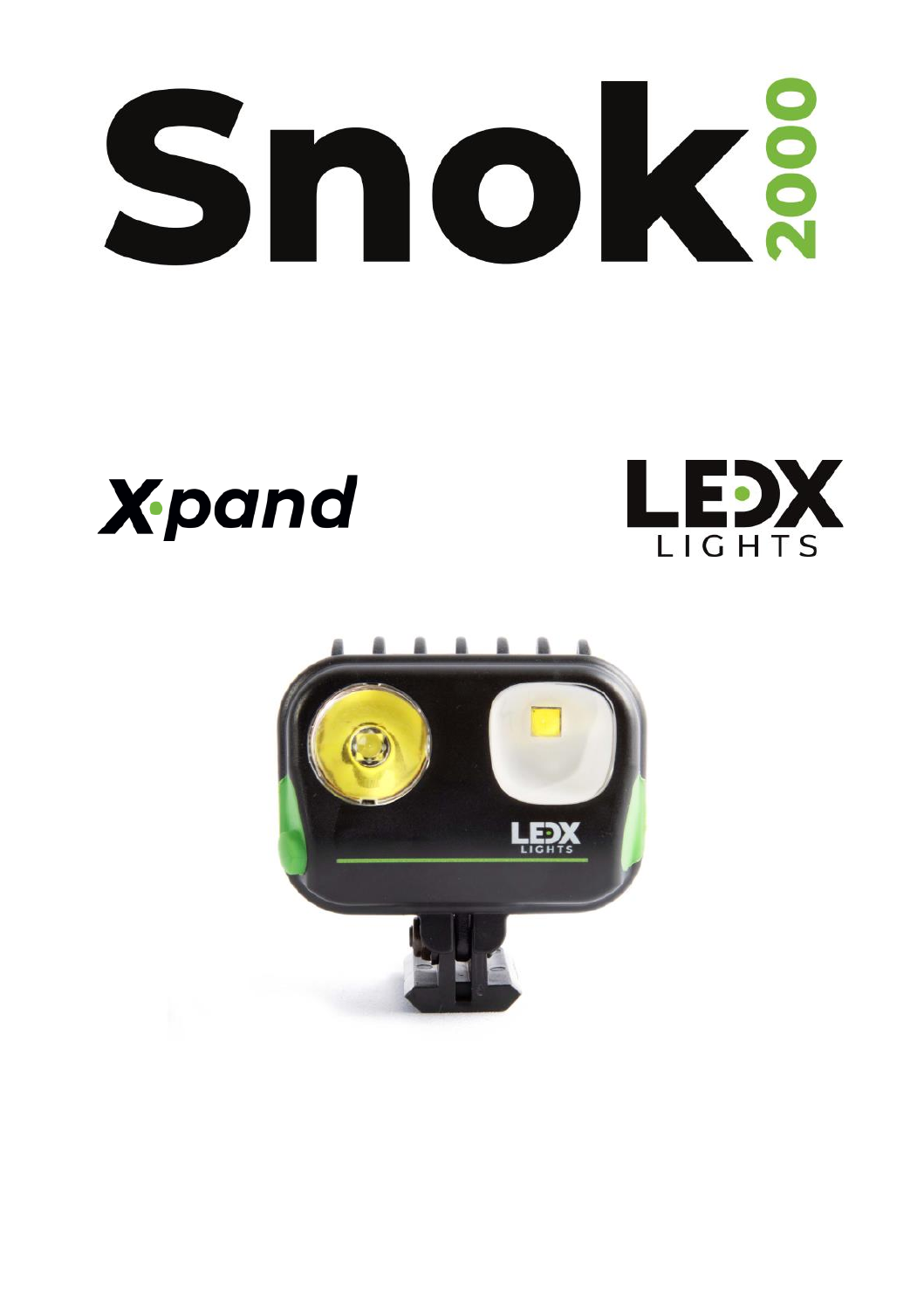# **Congratulations on your choice of LEDX Lights headlamp**

You have chosen a quality product developed and manufactured in Sweden for tough conditions. By using components of highest quality and giving you access to our excellent service, we create long-lasting products thus reducing the environmental impact. Please contact LEDX Lights service department for maintenance and repair if you are experiencing any problems with Your product.

Safety regulations

Warning!

The light from the lamp is very powerful, avoid looking directly into the lamp or aiming into your own or somebody else's eyes. Close your eyes and move your head away from the light beam if someone accidentally directs the light into your eyes. Don´t use binoculars or any other powerful focusing optics to look at the light beam.

Don´t try to repair the lamp or the battery yourself, if for any reason it is not working. Trying to open the battery yourself is associated with the risk of fire or explosion. Contact LEDX Lights service for guidance in case you are experiencing any problems with your product.

Heat dissipation:

The lamp can get very hot, appr. +70°C. If the lamp is used without adequate airflow, outdoors or indoors, in a couple of minutes lamp effect will be gradually reduced to appr. 75%, or 1600 lumens. The lamp needs constant airflow through the cooling fins achieved by movement to deliver full effect. The speed depends on the surrounding temperature, but 6 km/h is considered to be a target value at +20°C.

The lamp has a built-in thermostat preventing the lamp from overheating. It automatically reduces the effect if the temperature exceeds  $+70^{\circ}$ C, the effect gradually increases when the temperature goes down again.

**Technology**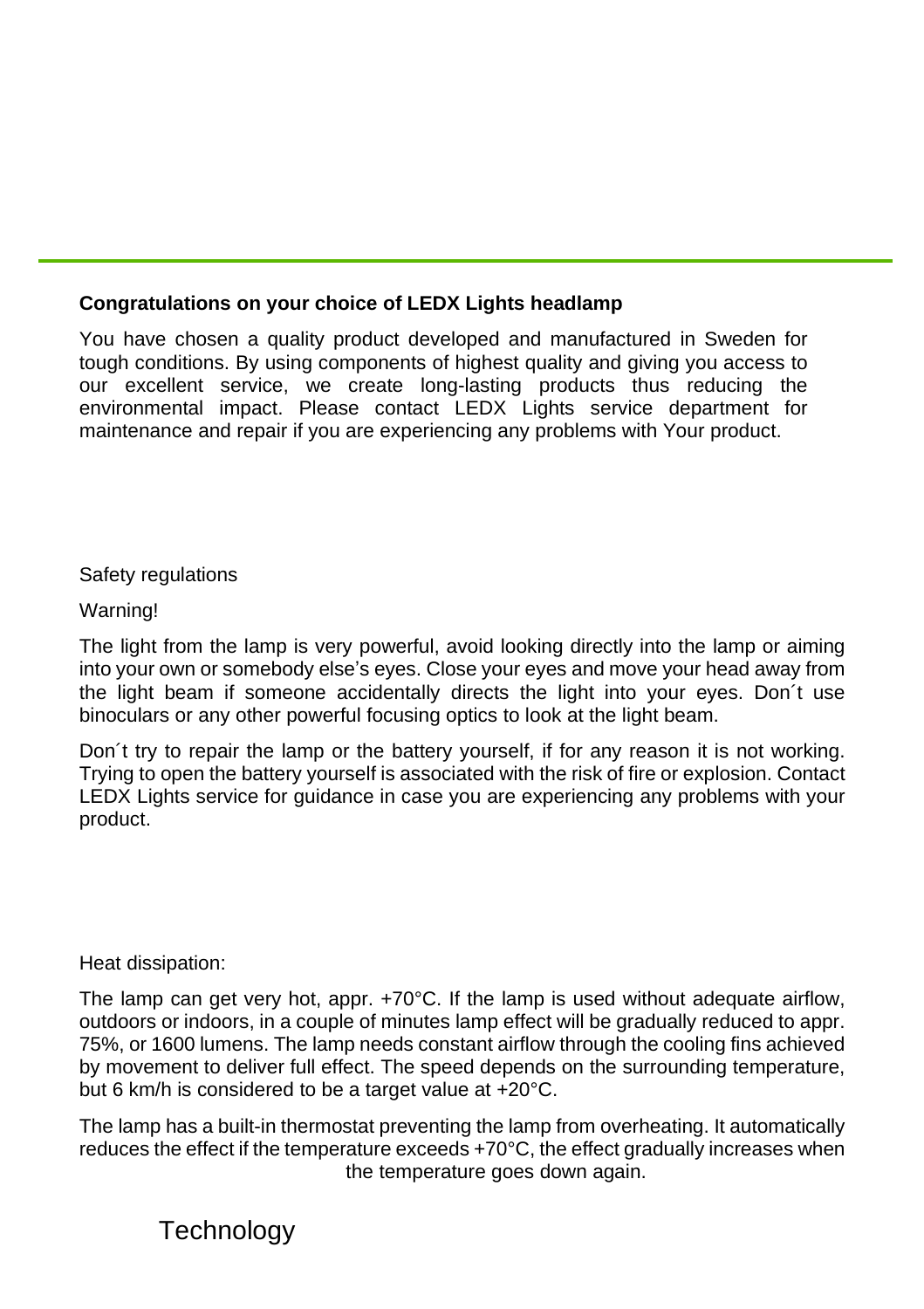Even the light beam gets very hot. The light from the lamp is very concentrated and can reach the temperatures over +100°C close to the lamp. Don't cover the lamp (for ex. put it in a pocket or a bag) when the light is on, avoid aiming at the flammable objects when near them. This could cause a fire or other damage.

 $NR·$ 

Always disconnect the battery when the lamp isn't in use, for example for transportation or storage. This is to avoid the lamp turning on by accident and slowly draining the battery. The lamp uses some energy if connected to the battery even when it is off, though this energy usage is very low. There is a risk that the lamp can drain the battery and destroy or seriously damage it.

Water resistance:

The lamp and the battery are weathertight and can withstand all weather conditions and water splashes, but it shouldn't be used under the water or washed with a high-pressure cleaner. Meets IP65.

The lamp

Turn the lamp on

Connect the battery to the lamp, turn the lamp on by holding the switch-on button (appr. 1 sec). Switch between effect modes by clicking the button, turn the lamp off by holding the button. The lamp is in programme 5 with 3 effect modes and starts with the lowest effect when delivered. Later the lamp starts in the effect mode which was used when the lamp was switched off. If the battery is disconnected the lamp will start at the low effect the next time it is switched on.

The lamp can easily be tilted up or down, it could feel a bit stiff when the lamp is new. Usually, it is best to aim the lamp so the light goes straight forward, thus the lens and the reflector distribute the light and you get the right amount of it where you need it.

### Burning time

The table below shows the approximate burning times with the standard battery. The lamp can be complemented with the LEDX Lights batteries with higher capacity if longer burning times are desired. (Available from Feb 2022).

Programmed modes and power usage as well as burn time for different modes apply to fully a charged battery and at appr. 20°C.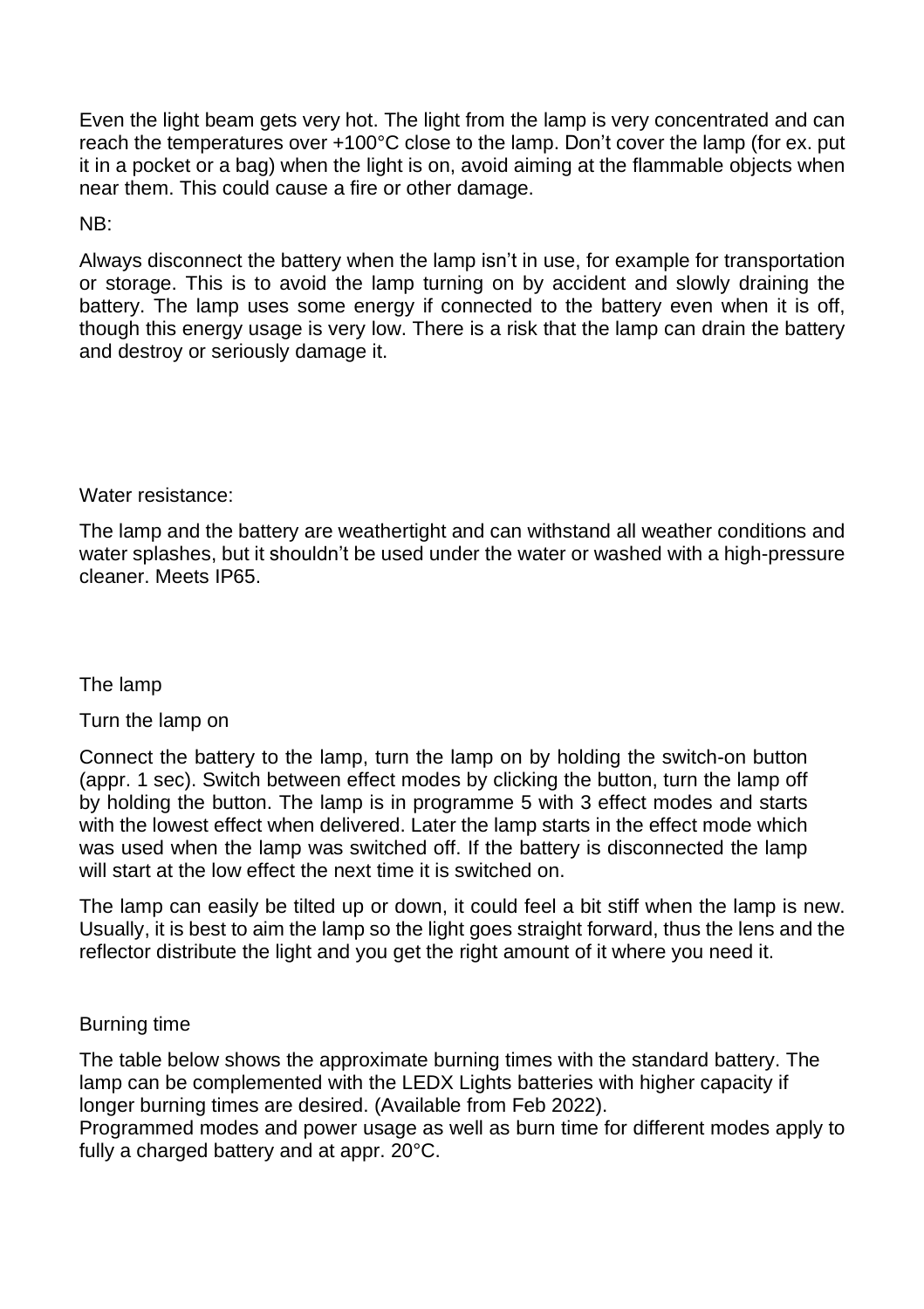| Programmed mode         | Mode           | <b>Effect</b><br>5% | <b>Effect</b><br>20% | <b>Effect</b><br>40% | <b>Effect</b><br>75% | <b>Effect</b><br>100% | <b>Blinks</b>  |
|-------------------------|----------------|---------------------|----------------------|----------------------|----------------------|-----------------------|----------------|
| $\mathbf{1}$            | $\mathbf{1}$   |                     |                      |                      |                      | $\mathbf x$           | $\mathbf{1}$   |
| $\overline{2}$          | $\overline{2}$ | $\mathbf x$         | $\mathbf x$          |                      | $\mathbf x$          |                       | $\overline{2}$ |
| 3                       | 3              |                     |                      | $\mathbf x$          |                      | $\mathbf x$           | 3              |
| $\overline{\mathbf{4}}$ | 4              | $\mathbf x$         | $\mathbf x$          | $\mathbf x$          | $\mathbf x$          | $\mathbf x$           | $\overline{4}$ |
| 5<br>(preselected)      | 5              |                     | $\mathbf x$          | $\mathbf x$          |                      | $\mathbf x$           | 5              |
| Effect usage in watts   |                | $\mathbf{1}$        | 3,5                  | 8                    | 15                   | 20                    |                |
| Light output in lumens  |                | 100                 | 400                  | 950                  | 1600                 | 2000                  |                |
| Burning time at 20°C    |                | 48                  | 9 h                  | 4 <sub>h</sub>       | 2 <sub>h</sub>       | 1 h 30<br>min         |                |

# Programming

The lamp can be programmed to adjust to your own preferences:

The lamp can be programmed to adjust to your own preferences: click the switch button 4 times quickly to activate the programming mode – the lamp shines. Click once at a time and the lamp will answer by blinking, showing which mode you are in – for example 3 clicks with the blinking sign in between them, the lamp will blink 3 times. When you've chosen the mode, hold the button in to turn the lamp off. You are now in your chosen mode, test to check it is the correct mode.

# Reserve light

When there is just little energy left, the lamp gradually drops down to low effect and shines for extra 60 min with 400 lm and thereafter for 30 min with 100 lm. It is even possible to go directly to 100 lm and thus get extra burning time of 2h and 30 min.

1 h 30 min 400 lumens 60 min, 100 lumens 30 min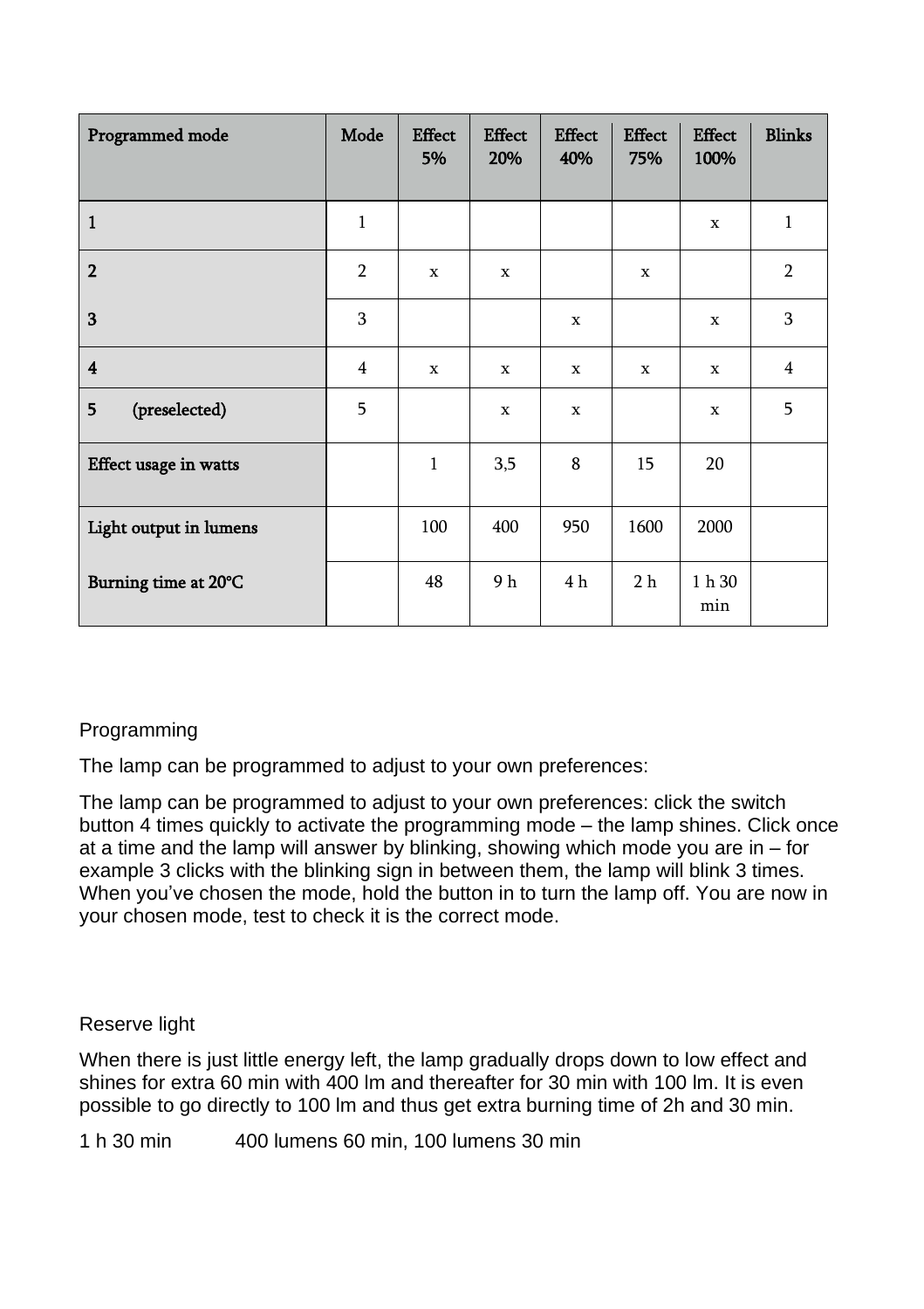## **Battery**

Li-Ion-battery with USB-C-charging, battery indicator and back light.

The battery needs to be charged before use, connect the included USB-C cable to your phone charger, your computer's USB-A port or equivalent, connect USB-C end to your battery. Depending on the charger's capacity the charging takes  $4 - 8$  hours if the battery is empty. Don't charge the battery at temperatures lower than +2°C.

Don't store the low charged battery, if there is 20 - 40 % capacity left (1LED visible) you should charge it within a week, if there is less than 20% left (1LED blinking) You should charge it within a couple of days to avoid damage. For long-time storage (a few months or longer) charge the battery to 40-60% and store it in a dry, preferably cool place, not warmer than normal room's temperature. Check the charging status every three months and charge it if needed.

The battery effect reduces with low temperatures, avoid using the battery if it's temperature is lower than -20°C. Li-Ion batteries have long life time and can be charged multiple times, however the battery's capacity and burning time with it will be reduced with time.

### Reset the battery

Test resetting the battery by connecting the USB-C cable and charging the battery for a couple of seconds if LED-indicator can't be activated.

Battery indicator

| LED <sub>s</sub> on | Capacity %<br>appr. | Charging status is indicated by blinking LEDs<br>turned on gradually; all 5 LEDs are constantly<br>on when the battery is fully charged. |  |  |  |  |
|---------------------|---------------------|------------------------------------------------------------------------------------------------------------------------------------------|--|--|--|--|
| 5                   | 95-100%             | The same LEDs show the rest capacity left in<br>the battery when not connected to the charger.                                           |  |  |  |  |
| 4                   | 80-95%              | Click on the marked touch-button on the<br>battery to activate the LED-panel.                                                            |  |  |  |  |
| 3                   | 60-80%              |                                                                                                                                          |  |  |  |  |
| 2                   | 40-60%              | Red backlight<br>By holding the touch-button You can                                                                                     |  |  |  |  |
| 1                   | 20-40%              | activate the strobing backlight from the                                                                                                 |  |  |  |  |
| 1 blinking          | 1-20%               |                                                                                                                                          |  |  |  |  |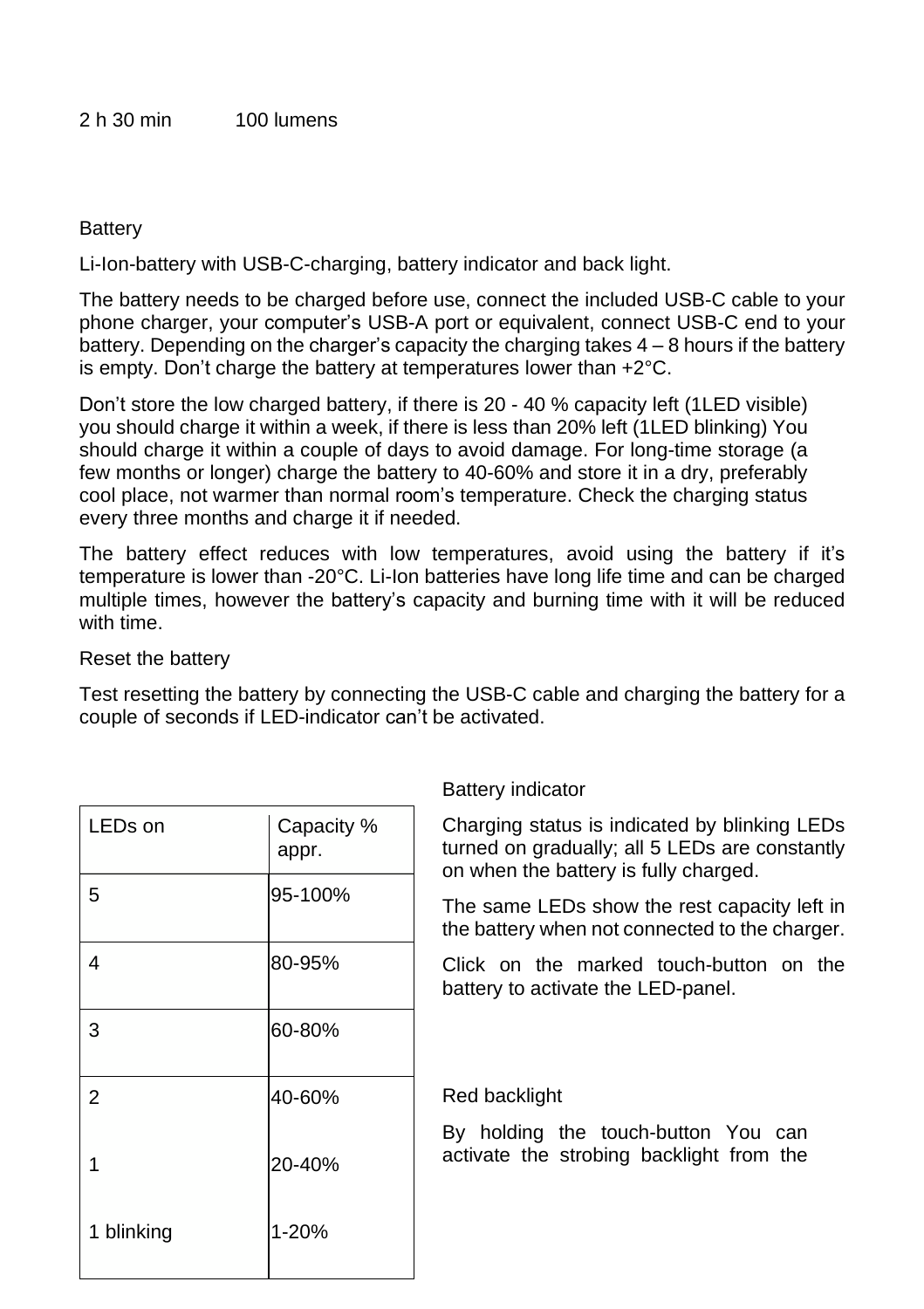LED 1, 3 and 5. One short click in this mode will give You a constant light. Turn the backlight off by holding the button in.

## Click mounting

The lamp and the battery can be easily moved between the headgear and different mountings in the LEDX Lights systems thanks to the new LEDX Lights LX-mount.

# LEDX Lights systems

The lamp and the battery are the heart in LEDX Lights big systems of different lamps, batteries and accessories. Most of them are compatible with each other. LEDX Lights offers a wide range of accessories for the lamp to give you the opportunity to combine the best accessories with your unique needs. The lamp and the battery can be mounted on basically any type of helmets, there are mountings for firearms (compatible with Weaver and Picatinny), bike handlebars, etc. Extension cables, cables for connection to external 12V DC, etc. Check the attached accessory guide or visit [https://ledx.se](https://ledx.se/) for the latest updates on the accessories.

| Specification:     |               |
|--------------------|---------------|
| LED                | 2pcs LED Cree |
| Lighting system    | X-pand        |
| Mounting system    | LX-mount      |
| <b>Connections</b> | LX-connector  |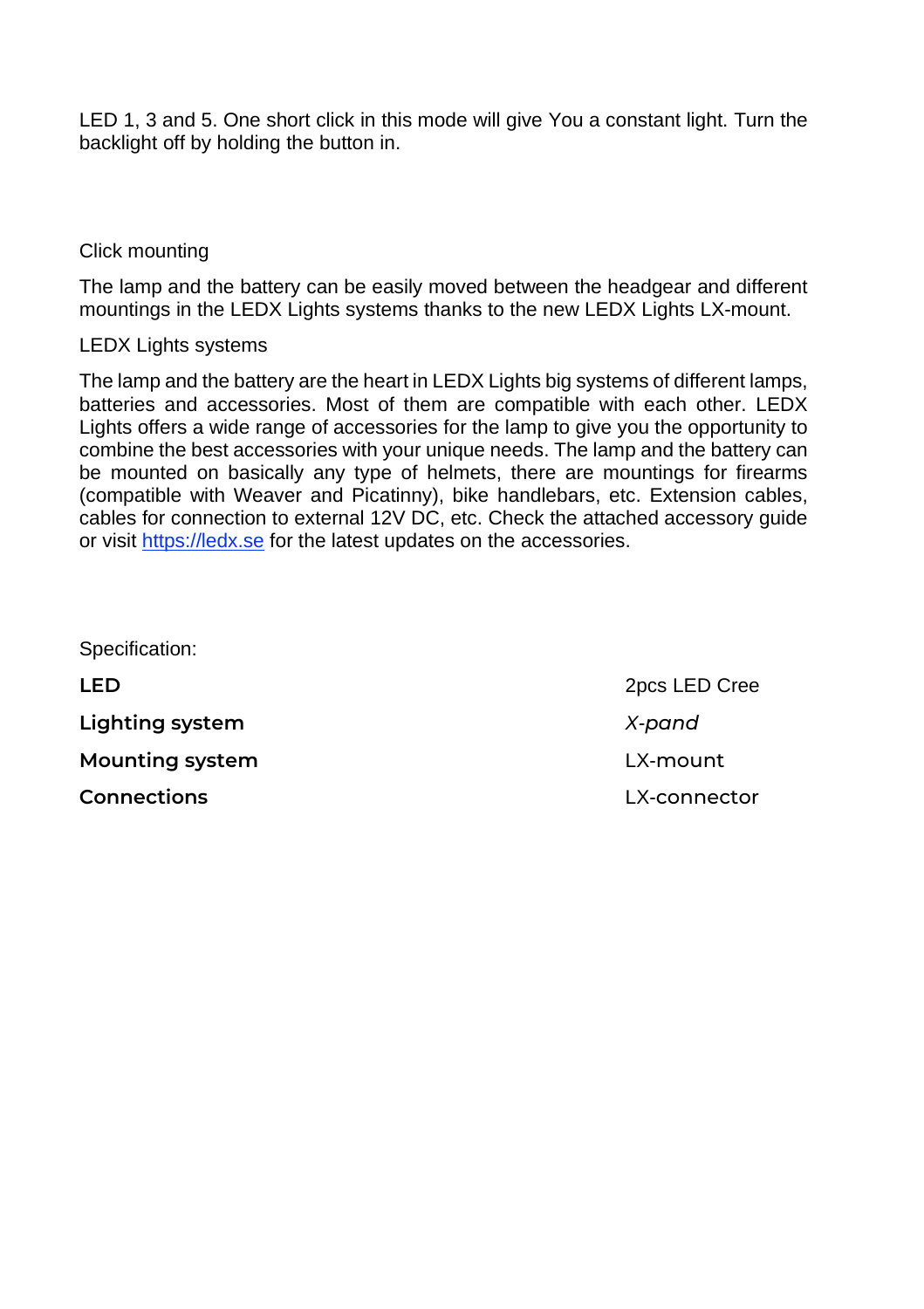|                                                                   | Size       | Weight                   |
|-------------------------------------------------------------------|------------|--------------------------|
| Lamp                                                              | 66x52x29mm | 71 g                     |
| Battery Li lon<br>37Wh max/min, 1h30min - 48 h                    | 88x50x36mm | 200 <sub>q</sub>         |
| Lamp with the headgear                                            |            | 125 <sub>g</sub>         |
| Lamp with the headgear and battery<br>Power consumption max appr. |            | 325 <sub>g</sub><br>20 W |
| <b>IP-class</b>                                                   |            | IP65                     |
|                                                                   |            |                          |

### **Warranty**

3 year warranty against manufacturing defects on Snok 2000 as well as all the other parts in the system except the battery where the following applies.

3 year warranty against manufacturing defects on the battery but with the deduction of 1/3 of a new price after one year and 2/3 after 2 years.

Warranty applies only if the lamp is used with LEDX batteries or connected to the external DC with max 12V using the LEDX Lights protective cables to protect against temporary over-voltage and short circuit.

This limited warranty applies only to the original customer. LEDX Lights guarantees that within the period of three (3) years from the purchase date your product is free from defects in function and materials when used normally. LEDX Lights is responsible to repair or replace your product under warranty. Please contact your dealer if the lamp shows defects under warranty time. Attach your proof of purchase when returning the lamp or sending it for reparation. Returns or repairs within warranty are not possible without the proof of purchase.

This warranty doesn't apply if the product has been modified or if it has been installed, used, repaired or maintained in any other way than instructed by LEDX Lights. Warranty doesn't apply if the product has been an object of an abnormal physical or electrical use or negligence, misuse or accident.

Warranty doesn't cover normal wear. LEDX Lights is not responsible for any direct or indirect consequences or injuries caused by use of this product. Under no circumstances is LEDX Lights responsibility greater than the amount you have paid for the product.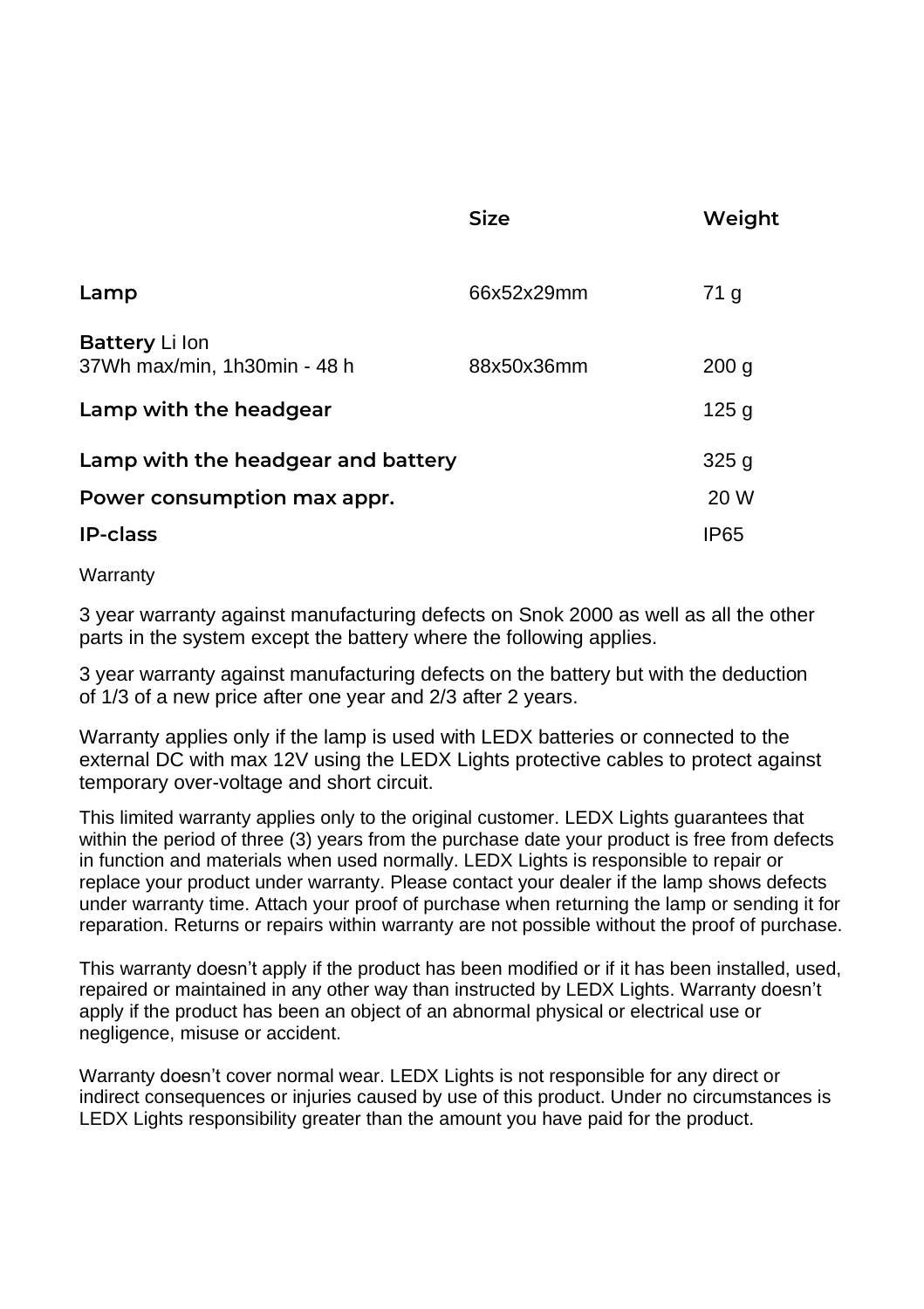Some jurisdictions do not allow the exclusion or limitation of incidental or consequential damages, so the limitations or exclusions above may eventually not apply without exceptions.

The product You buy from us should be free from defects when you get it. In the unlikely event your product has any defect, You should notify us within 14 days after receiving the product.

As a consumer You have a legal right for claims for up to three years from the purchase, but within reasonable time (two months) from the day the defect was detected.

Contact us on [info@ledxlights.se](mailto:info@ledxlights.se) for a quicker service, give us Your full name, attach a copy of Your order or receipt, a short description of the defect, a picture of the damage if it is possible as well as Your contact details (address, phone number and e-mail).

Never leave the battery empty or almost empty, make sure to charge it as soon as possible. An empty battery left for a long period of time is at risk of being damaged and unable to be charged again.